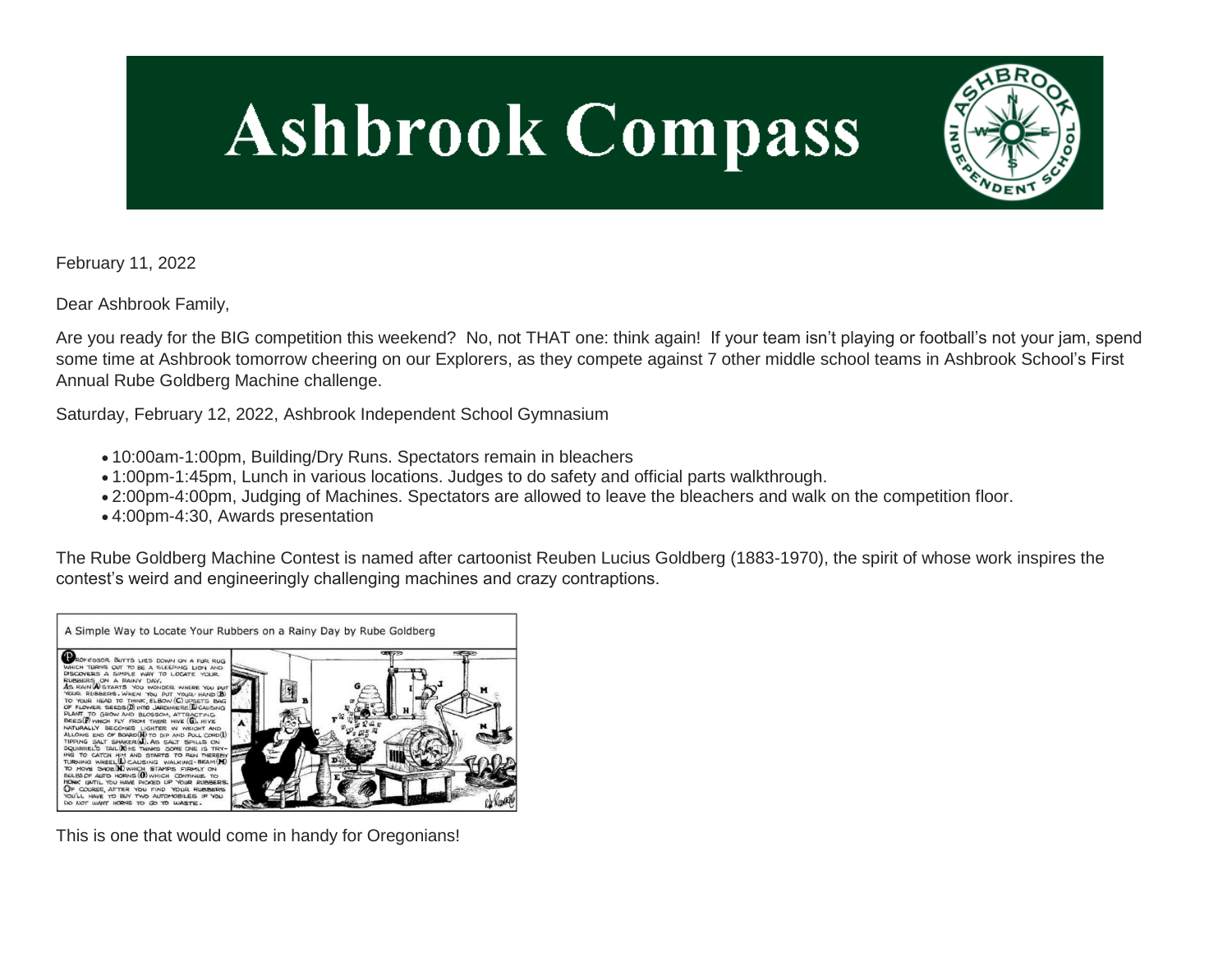For more than 50 years, Goldberg's cartoons poked fun at machines and gadgets which he saw as overly complex. His inventions became so well known that dictionaries added "rube goldberg" to its listing, defining it as "accomplishing by extremely complex, roundabout means what seemingly could be done simply." (The American Heritage Dictionary of the English Language, 4th Edition).

Goldberg's "inventions," drawn for our pleasure, will work. By inventing excessively complex ways to accomplish simple tasks, he entertained us as he made fun of machines that seemed to be designed to make our lives easier. Goldberg himself claimed that the machines were a "symbol of man's capacity for exerting maximum effort to achieve minimal results." He believed that most people preferred doing things the hard way instead of using simpler solutions.

This contest is modeled after MIT's annual machine challenge in which young engineers create innovative and complex devices to perform simple tasks. Recalling **[a scene from Apollo 13](http://link.mystudentsprogress.com/ls/click?upn=5XDbAd9r0ovG7GZusFBG8PfeZw8-2F7u87HLkeZtu3xvhBPXf5JaK7qQFu4L44QdLHQxnnFD6gX8d0k3D19it45A-3D-3DEgfn_1PndbFfBoQGSZbxwXHHEexw3B2F0fG-2BUmuXm6a-2BX-2Bzvu4c5aehcUrTY8GRA9UbiQYaX3fevA6wOdHNDh9DPEf5XQMzhJtQEgvf0sg7BAFu2gPeCDANP6vK-2Fjw3l0dIKpaxRD25KoIW6ualrsxjl2GtrV1u6kkNCZ2d4OBoa4hj5Egdlj9xAmeBxtenJDBiBM2YXPUY1qYrfWpX-2FFqjTVYH-2BZY9nEx0Jrzz0y4nz6WvSOsksvuD11eCAyBEmxTvLlLN77MrK4JHkKY0XSNVecRAv8RU0rrT219IAz6gW46u5BHdvruKSBT8vUcs-2FK1ObKGCzWwPfKnURMRwkRKqm7ZKVLDccms3-2FF7DKVnZVwNIbWQbGJTiNqCVvAOjrikrgj3CRzfaVrnG8UZ0flDH2C0IkWIyxjw0uIESYfQxkEm77sCR38uMFQSIblecGUWMOa)** provides a good vision for what students will encounter in this challenge, an experience designed to foster scientific and mathematical literacy as it seeds student interest in the field of engineering.

#### **This year's machine was chosen by HP, one of our sponsors:**

# **Teams will create and run a machine to squeeze hand sanitizer onto a tissue.**

Every machine must complete at least five steps, the final step of which must be to complete the task assigned, with each step representing a unique transfer of energy. Each machine must include a rattrap and be constructed using only the approved materials. Finally, each machine must include a mystery item to be revealed on the day of competition.

Trophies will be awarded to the overall winning team and to the teams earning the highest scores in each of the three judging areas: complexity of the machine, machine creativity, and the quality of teamwork/presentation to the judges.

If you'd rather watch from the comfort of your own home, click on the image below to watch the livestream via YouTube (link removed):



However you participate, please send good thoughts in the direction of our Explorers: The Ashbrook Chain Reactions, led by Coach Nikkole Duitsman and Captain Kira Bryant, and including Eesa Duerksen, Nora O'Connor, Austin Matthews, Yin Kay Chan, and Kasen Truax. Special thanks to our generous sponsors: HP, Combat Construction, Spiritopia, First Alternative Natural Foods Coop, and the OSU College of Engineering.

Be well, Doc

Dr. Christopher A. Schoberl

Head of School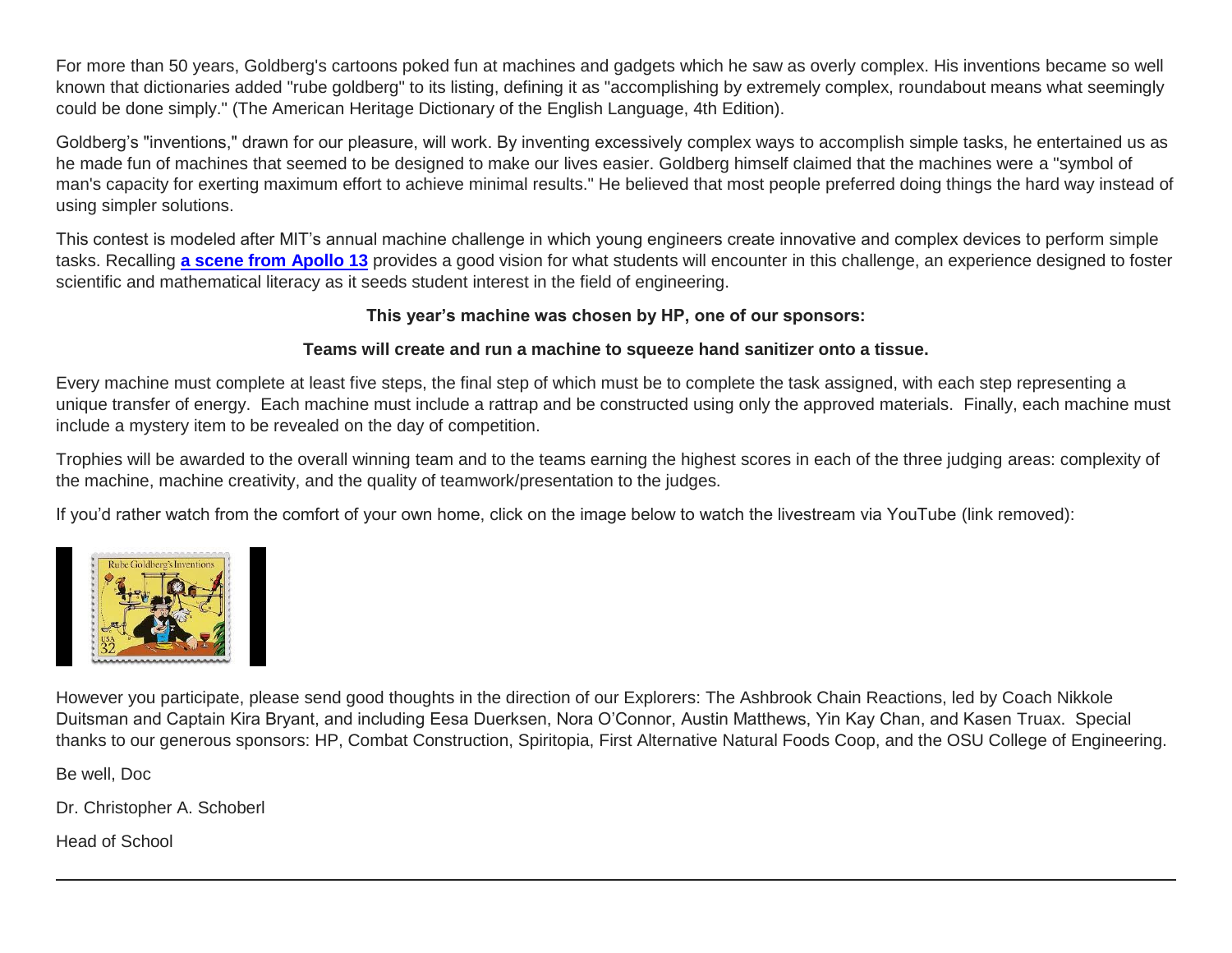#### **Next Week:**

**Feb. 14** -- Show your Ashbrook spirit by dressing in red, pink, or purple to celebrate Valentine's Day **Feb. 15-16** -- Oregon Battle of the Books **Feb. 16 -- New Parent Coffee with Leadership Feb. 18** -- LS (grades 2, 3, 4) Movie Night **Feb. 18** -- Spring Play Video Auditions Due

#### **Upcoming Dates:**

**Feb. 21** -- Presidents' Day; No School **Feb. 22** -- Tutu Tuesday! Everyone is encouraged to wear tutus to school **Feb. 23** -- MS Spring Play Callbacks, 3:10 - 4:40 pm **Feb. 25** -- LS Spring Play Callbacks, 3:10 - 4:40 pm

**[School Year Event Calendar](http://link.mystudentsprogress.com/ls/click?upn=n7jYKe39nC4PrVAw2BzaOolgU5XUleaJ61qfvNJxTW3uoi8RFzNYUfSc1qXdqajA34djZWrxIBJBxzp2whbybvqIYp3dDOkCDgKesziBdCm1u7J5UB6bwQicng-2BhFj8jm5vDG0tBEB0sO-2FO3RXilW8Csk5oOSfGUUXvh5WSdqhuxZmYzYNrapCD6i2aW2bQAQjvP_1PndbFfBoQGSZbxwXHHEexw3B2F0fG-2BUmuXm6a-2BX-2Bzvu4c5aehcUrTY8GRA9UbiQYaX3fevA6wOdHNDh9DPEf-2FEjrqqWD6TyM1rhSthzuQgE8tva02VXKDUBZx2WVcknXbetESJcjbKNcNgi4-2Bu8sRQVZLUfyMQdWuMP2tOW-2BTbBkL2PggZyf48DkWNlyOCnZ3izC4s9F9-2BEjaJJ-2F2tpFU2VzAka8kKM4C1-2FiPyZ14FuDajq1UAyLDGXh2mvEqMAcxKhylbRzzyerb5TpN17k5oEIQwu-2FV7MaLkUpOci2kwueCXdcfiwkBnHTt-2B26aMdpURjP9uhsgzcH-2Bsym-2BsvicNzU0q9MO5k4p9UVc7iItR2i4VKv3VIuoD7hSGxpXNkjlfqxpL9NtyZswLU78gVAZXivZZkTH-2BY-2BOWwpNkeIwiBx5RUyxHMa8XsYxaLR1A8)**

**[Family Volunteer Opportunities](http://link.mystudentsprogress.com/ls/click?upn=VpBe6Z9t6RkEC4qAoQCerkRqVNRJCi4SE2bZPjoSvlxSlLFpfnUYhuutAutUGnBh84nj-2BJvhJlx1K1dJMDDqBY1qLZ1O0nCcHebienBZj-2BKxsXBin-2FugM50Q-2FqN8cLG3Urd1ZQzGcMWtkFleXRzacA-3D-3DGmvI_1PndbFfBoQGSZbxwXHHEexw3B2F0fG-2BUmuXm6a-2BX-2Bzvu4c5aehcUrTY8GRA9UbiQYaX3fevA6wOdHNDh9DPEf5EF2ozZasE-2B6enWHPqcqMpObdigIl00k-2FJSIWRxG-2BSye5syfbQmBUiPU7DdLMRDfXX75-2FgkMnLzh6DTfBq5608yH0FmVgzz6uZ9tKAEfD-2B8cYSAQ0S-2BUyVmFpzqA1FJAKzQgjIl-2FnnzLRI1qLjmH-2FJNbLDcn56P6EjxieNDHX7W-2Fh1mZX55dfxanqHelbZ-2Ff7L25DqA7dn03wJqhc01C32X71ANh0RJzcXbsfg37fhoIftUrZ73HD6Wy436yGGK2JR461cM0k11jhRa4zfWhHyYdg4GRkTmdDLIS-2FddVj5kWk9wSv69U5Qh4gttg1tEFAbI4NrwpY0IE2uKu4SC8rf-2Fpob3n6fS3A-2FGWa-2F1wn8z) -- 10 opportunities available!**

#### **Admissions and Enrollment Updates**

The recording of our MS Math and Science Admissions event is **[HERE](http://link.mystudentsprogress.com/ls/click?upn=VpBe6Z9t6RkEC4qAoQCertKzhjEDinKc0CfI3IvbCQcWMZhEmzIOaoE1rrVAI5L8ZO7XS8Tv5hSiIMalu6EJjFdSXAB1MJgDbipgTchacIMQC7cctiR95mwGaC-2BAobNJ2Hxs_1PndbFfBoQGSZbxwXHHEexw3B2F0fG-2BUmuXm6a-2BX-2BzvevY1G5c9S3Pp9WIfT-2BHpGz1aoCvg5JnmNtgjXPgeMl-2BZWxefKTtM1PBwQe03UkmbmwtAtIF52yczglVonp-2BKf5oZYUOJNsFFB8KJmiVqq3Ws9GvILV1PZciZ4hqD-2FV34qih7-2Bd7h-2BCTbxeMTXPq-2BhgBND2ICdOA2IbeSWG6g3qn0W1HHQqQfx2Zf0EgiQn0rYxl-2Bv4D3rTu3glIBkWzQo4GSksX7wBFqe4Hi60YkT1xnaWEYws9KYsEbc8He11LnPSi70FTtjWQt00VJj53oQDFyTyYWVqwmN38CGbM2G39fEGhtWoT2dt14qkKcR0kJ7TQEHdgd6sVhMovl7X4UGmIuXws5zTguukzxLNyiPee-2BoyQDvPsPqzJ5X09ijobTcDoN69UJ-2Fxohfxzwtgaeq)**, and the recording of our Beginning and Lower School Admissions event is **[HERE](http://link.mystudentsprogress.com/ls/click?upn=VpBe6Z9t6RkEC4qAoQCertKzhjEDinKc0CfI3IvbCQc3YkVB59vPRjWIBMlJ3N2pXmp5NzGhyg5kZsmzkrcc39OxqSVp3Wax2puaDv2NPnuKHuL1k92wO-2Brr3CQ-2BzQw6DG4s_1PndbFfBoQGSZbxwXHHEexw3B2F0fG-2BUmuXm6a-2BX-2Bzvu4c5aehcUrTY8GRA9UbiQYaX3fevA6wOdHNDh9DPEf-2BsYk-2BIm80ASG7D9PW18iMzngRIUaSykNYxOF6s-2FoCq7tvj1o9aMD8D7OLQApKAfprz9hUKXjKZx2d9l67h3g6bO1Jg7sCT4QVM9k2dHeO7B4QIpwJeRDhnH8Lg5lSIAhFfFUOsV1JDVbDRZWh8oK9vafP6VtF8VXRBjtiLg-2FDh63PHu8uKGLQTduRu99SpeGvnxasV3yGWwCUJW3CRsDBCq-2BrADivsX5rvK69IlFu8zo-2BfmdB7ysvVvqiPocjLyrSnCijdq3SnZVQoKfEU-2F-2FfViiW4IeaHAQTM8XKqgcxSR4nERKad8MtnZoZ18tKR0MS3MvDe5qzFmixi7PDg60dmFDWqe4kgU3puW9GffiqI-2B)**. Please share with friends interested in a PS-8th grade school!

The Tuition Increase Zoom Town Hall Video **[HERE](http://link.mystudentsprogress.com/ls/click?upn=VpBe6Z9t6RkEC4qAoQCertKzhjEDinKc0CfI3IvbCQd-2B2nn-2Fa-2B0Fot-2FxuZkG1V31JYm24R2q7tT-2FkQi-2BbIdWxBI7Jc9-2Be-2FbGTi4HpodDV81hktuscSYsn5KAsCuRbbrAzlHM_1PndbFfBoQGSZbxwXHHEexw3B2F0fG-2BUmuXm6a-2BX-2Bzvu4c5aehcUrTY8GRA9UbiQYaX3fevA6wOdHNDh9DPEf-2BIirYe0UtXyGhLkpJ8BQGQyldG8wSDgY3o42hQ7vhDc2q4LaXUFt97-2Bgl8gvnQiz1tzK5F7CKkbvQb73yqtuOhX2recTMA6iqjtEoq5gbcn8-2Fl3WmNO4rd6RQ0JwF-2FrKtXYUfbzo4K3q1s4S-2FSJQEicasQHmFrqhDp885P0g12-2FAdwx4fln1RqtS-2BOoTVZVCgtiLDTYep0CPl129zXjyUAHFa5hxwAV4f-2BoPuIYuZk-2BXqJ2pSQJTkrKS-2BDbK9UXVp9M5HAogIQM-2FnrQsE4HU3FylEJN0HUu1it0ojKueHANE6VkJNs1Y9-2FCOay5PzftcVJW0-2FpN5-2FkbDDtazgqbY-2FJL1fivJ9ToomTRXcd6tZa-2B)**. Please pass along to your Ashbrook friends who may not have seen it or who have questions.

As Admissions Season heats up, you may be asked about Ashbrook School. We are sure you have plenty to say on your own, but if you get stuck, consider using **[Doc's top 10 things about Ashbrook](http://link.mystudentsprogress.com/ls/click?upn=VpBe6Z9t6RkEC4qAoQCerkRqVNRJCi4SE2bZPjoSvlzTD0HI4Wti75FiopqkUUnEHqyjk8EB-2BsYSiQl4fDp8a0EWPa1j0yn6mNZfRzpxhbQkj2hvkmoDvlZpVbJWtad7n2G__1PndbFfBoQGSZbxwXHHEexw3B2F0fG-2BUmuXm6a-2BX-2Bzvu4c5aehcUrTY8GRA9UbiQYaX3fevA6wOdHNDh9DPEf3A4ftcx5iidmpzmAbdaOuSfq5q3gG98h7emlvLchYjh-2Bgqz7MkU9o7REYUIJN-2FEbfnmFT3BH6H9fpXZ-2Bmrmpfl5JwLYsOH7d08JyUpyWaTgk5e6Hpqp0FbeHtYTepd5VHGFWPw2XRIseACFOHkW54TNQ8CbBFr7BJe7VW2Rbpp-2B2RTSX3Sw-2FcWWh7EXB17yuBh58OYY-2FqXfHt3nMGprTfYF1NF5ImzzcBxsnm2HWUh5-2FI6r-2BSu-2FOmWKtI2C9fOwGs6xy-2BjCnRP8rLnJplYlT0Ow78LcarCNr4tlJqyXdxSS9IbAW6g7AQYJndwOnPjCnuogel73019f1OMgSu7EH5DdPWqJhEjkYajrh-2Bl5yYSo)** to brag about. Extra points if you pass this along to a friend interested in a school option for their child(ren).

#### **Special dress days on Monday 2/14 and Tuesday 2/22**

On Valentine's day, Monday, 2/14, show your Ashbrook spirit by dressing in red, pink, or purple to celebrate Cupid and this day devoted to matters of the heart!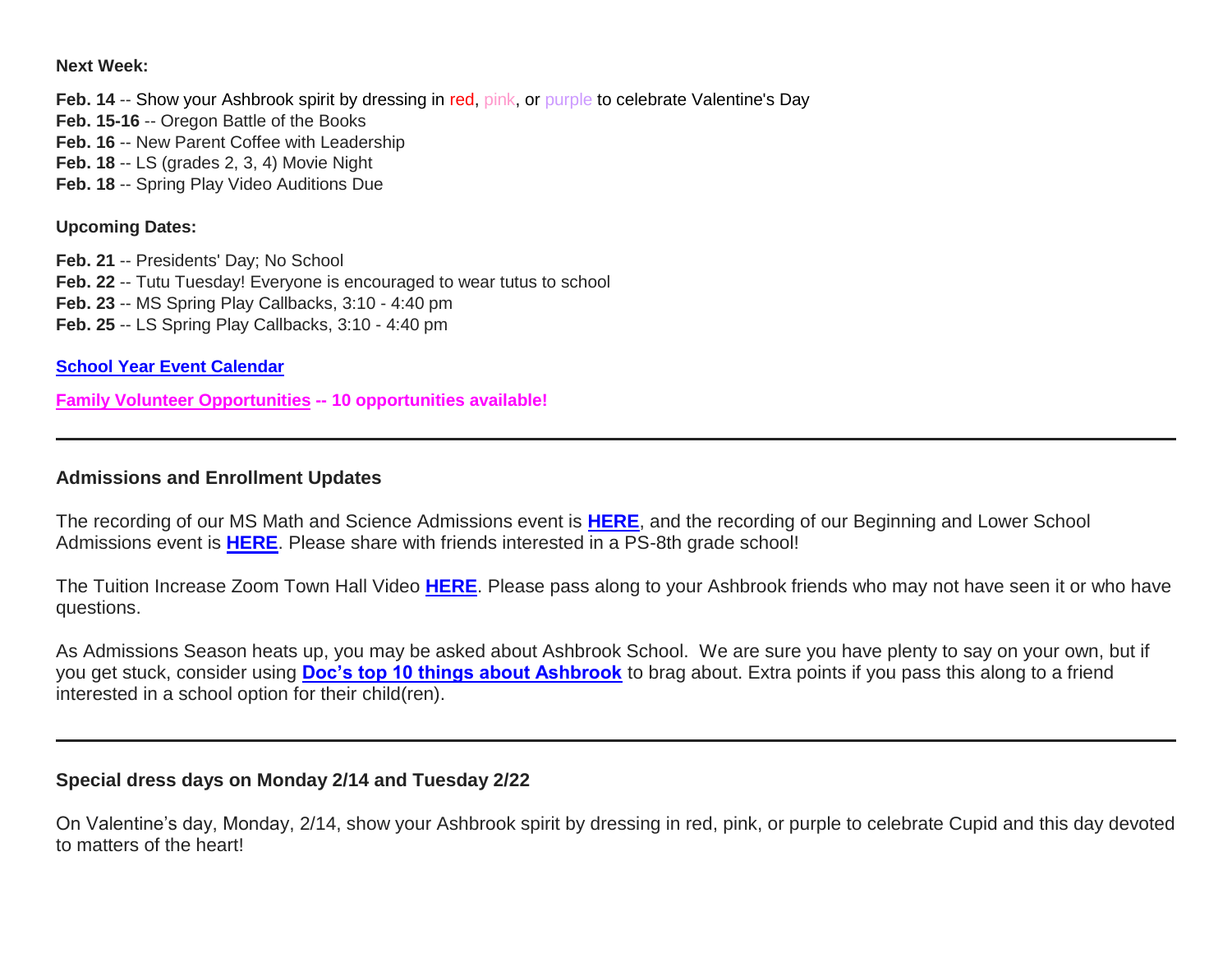Show your Ashbrook spirit and wear your tutu to school on 2/22/22… which also happens to be a Tu-esday! This will be the second time this month Doc wears his (he had it on by accident on 2/2/22… which was a Wednesday!)

#### **Thanks for your help with Doc's Explore Everywhere campaign!**

Thanks for your help with Doc's Explore Everywhere campaign. Thus far, he has received only two pictures of an installed lawn sign and a single picture of an installed car magnet, for \$125 contributed to the Explorers Fund! Picking them up is only the first step! Doc will be looking for your pics and remember, to qualify, the sign or magnet needs to be on YOUR lawn or car through June :-).

Thank you to everyone who is participating!

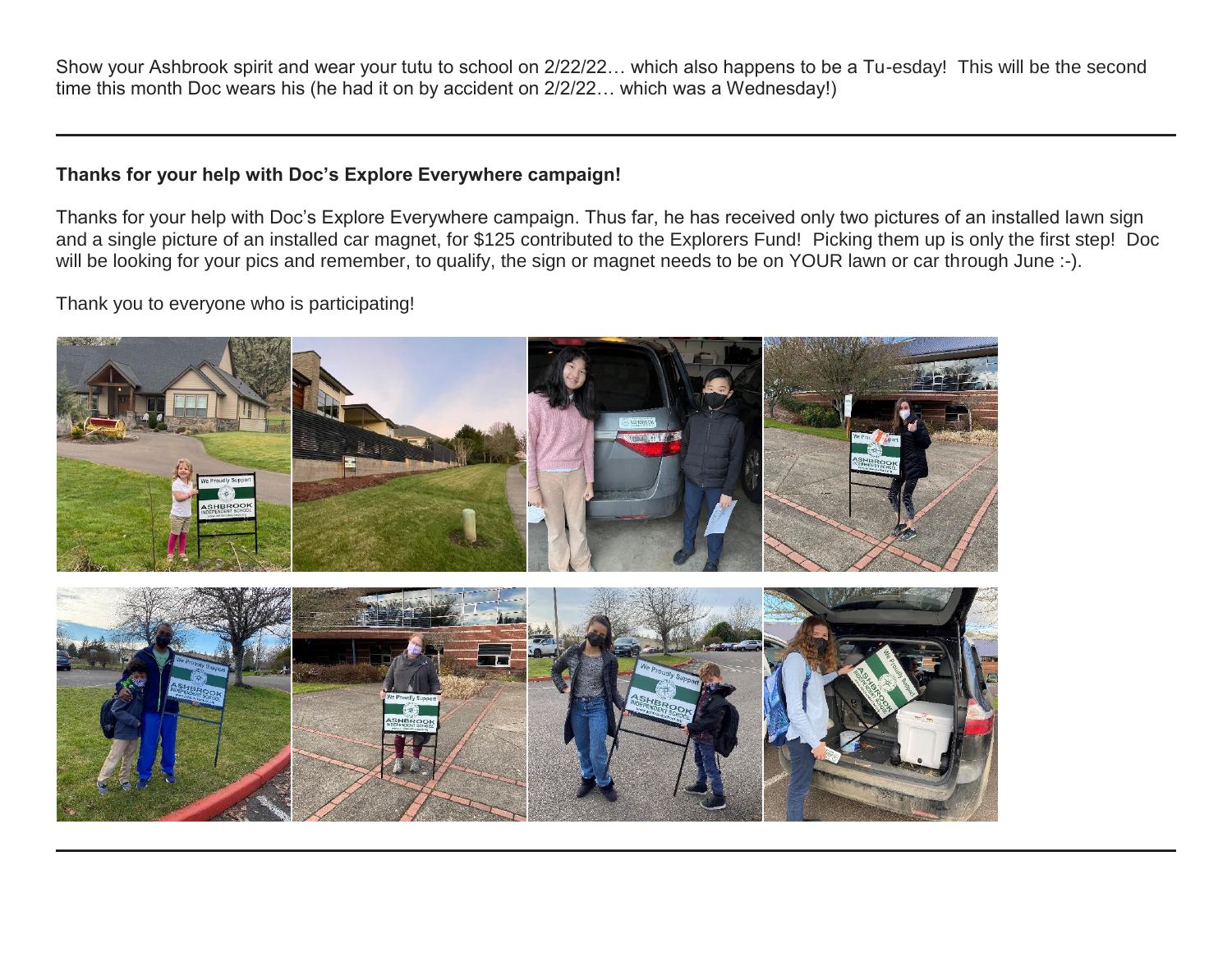# **Thank You for supporting the Explorers Fund!**

The Explorers Fund drive is still going strong! The Board of Trustees and an anonymous donor pledged \$50,000 in matching funds, and we are less than \$13,000 away from meeting our full challenge goal!

**Thank you to the following donors so far:** Anonymous, Marsha and Edgar Washburn, Tsuyoshi Yamashita and Zhuqing Zhang, Amy Kwock, Lexie Elliott, Diane and Greg Hammerstad, Ron and Soozi Stevens, Nicholas and Megan Dahl, Xin Wang and Bo Sun, Russell and Becky Weaver, Dave and Cecilia Gore, the Gottlieb Family, Kelly Tynon, Elaine Pettigrew, The Kinkade Family, John Teller and Amy Tykeson, Rachel and Mitch Sechler, The Burand family, Barbara Balen, Christopher Parrish and Deborah Kurnik, The Vets family, Aaron and Christy Rivers, Brittney and Jesse Bryant, Terrance Blackburne and Gayle Christensen, Fumiko Yamashita, Carol Alley, Adam and Anna May, Krista and Matthew Lindberg, Lori Tully and Chris Beatty, Lyle and Donna Ulrich, Richard and Kathy May, Jason and Kathleen Lin, Kerry Watkins and John Matthews, Jeff Hsing and Susan Lai, Tze-Yiu Yong and Debby Tao, Taal Levi and Jennifer Allen, Dongdong Shen and Jie Ma, Hongxia Wu and Yanming Di, Christopher and Eileen Schoberl, Anne and Andrew Rice, Stephanie and Patrick O'Connor, Thomas and Diane Dukes, Paul and Susan Schwarz, Jennifer and Alan Chang, and Daniel F Lopez-Cevallos & Megan Patton-Lopez.

Giving through our website is the easiest way to donate. Click **[HERE](http://link.mystudentsprogress.com/ls/click?upn=5XDbAd9r0ovG7GZusFBG8PaUF78UqItDelTGdwk7Y5YuTzHCPAjU3puEFCesf3czmLI6pjYvXrYopLnNSPnw-2Fg-3D-3DrZFG_1PndbFfBoQGSZbxwXHHEexw3B2F0fG-2BUmuXm6a-2BX-2Bzvu4c5aehcUrTY8GRA9UbiQYaX3fevA6wOdHNDh9DPEfyad9HP0LevCG6ZFP-2B3eSxFhxvOgvZKowUvQpx-2BFkZ2GrBAOf7XtCrrQAAuT3MxBcYgiegdKLKt-2F-2Bn13Ev1fnLv8tcRoVQykkLi5UQeC5Uij0AVOdwVRgPJNTRgHmT92LTa2CYG-2FCOaR3pznsd4mzrcrljF-2Fa7JtwGODNPtkkhPoGcoEPxS9c2lSr3fSZ9HO386BGykGjvVrhlJFCoVit0DIqo5ULyXjQLDrL3FEZJs8LFbGl8MI4-2FJJjDI8-2Bd-2BN8CXrOybjuEbt8eGZlp7NIdD4hUK2wnM7YUfIzlLWZ63g8Xwchn0OCtKae1s-2BgE7duJz3B-2Ffq2suZIN0tEyCMy7RezMoOz4R6xDJc80mOW8Pb)** to be taken directly to the Explorers Fund page where you can donate via a credit card or EFT/ACH. (Tax ID #93-1131186)

# **A Message to OBOB parents**

Today, February 11, is the deadline for submitting the RSVP to attend the In-House OBOB battles on February 15 and 16. The RSVP form was provided by your team coaches. It can be returned by placing it in the OBOB RSVP envelope on the pickup cart outside the front doors. You must have RSVP'd and submitted a copy of your COVID vaccination record to the office in order to attend. Once you have done so, here is what to do when you arrive on the 15th, 16th, or both:

- Sign in at the office.
- Proceed to the theater level between 3:20 and 3:25.
- At 3:25, once the contestants are seated, enter the theater and find the seating rows reserved for "Parent Seating." Physically distance by skipping seats as needed to separate from other families.
- Be sure to be seated no later than 3:30.
- Turn off phones and tablets.
- No video recording is allowed, per the OBOB organization's rules.

The winning teams from the February 15 battles will compete in-house on February 16, after which we will have two winning teams, one from Division 3 – 5 and the other from Division 6 – 8, to proudly represent Ashbrook in the regional competitions in April. Your students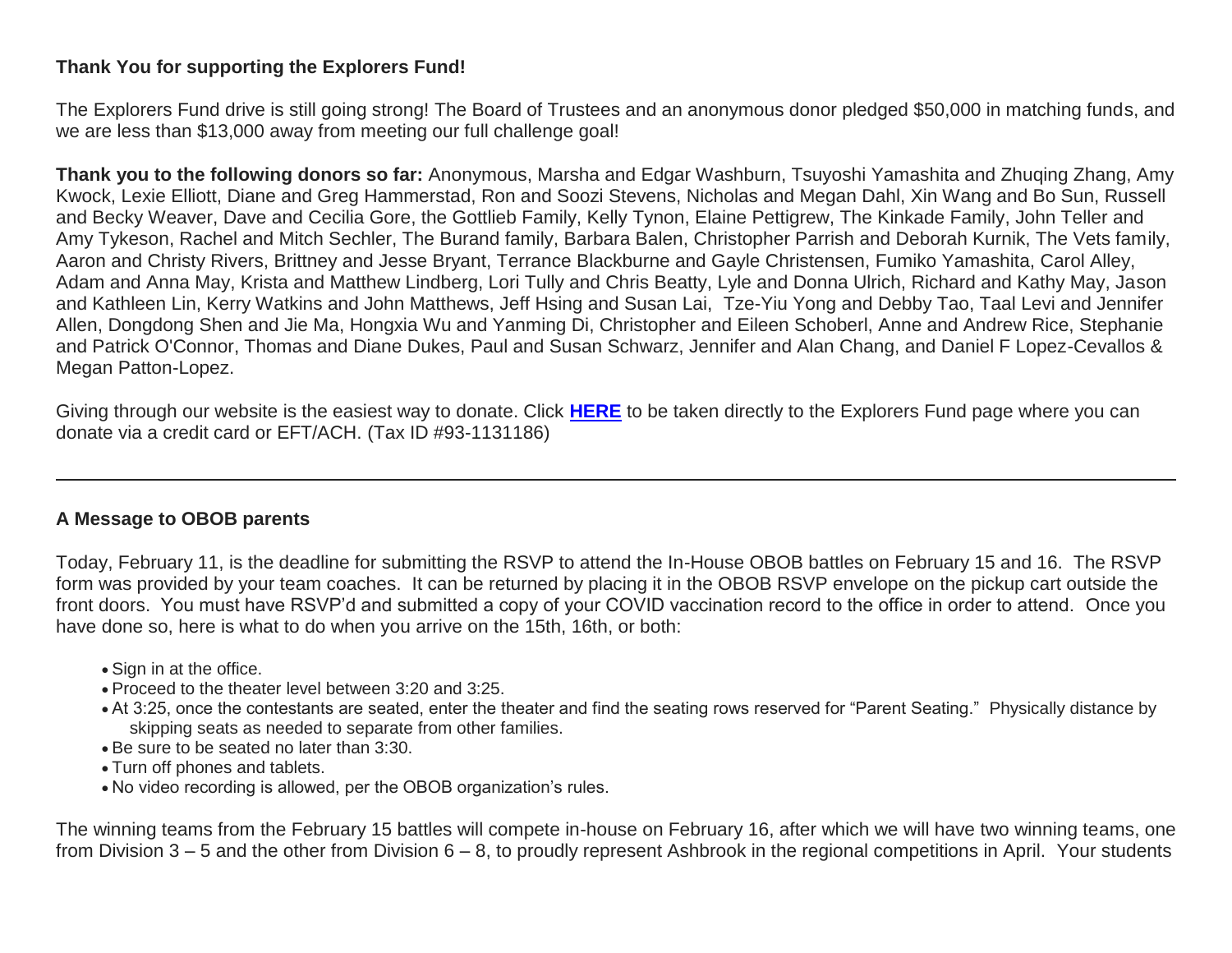have worked hard and had a good time practicing with each other and their coaches since early fall. Thank you for supporting their efforts on the home front! Go Ashbrook OBOBers!

# **Spring Play Auditions**

Video auditions are due Feb. 18, so please read **[this Audition FAQ](http://link.mystudentsprogress.com/ls/click?upn=VpBe6Z9t6RkEC4qAoQCerkRqVNRJCi4SE2bZPjoSvlxLaAy4C8kvUSQGKX5WXVA-2BkD7Xx4JKSlqvpxRwPUcI4jFpcMZ4LalsuDrhBCQS-2FloKmipGCKiwqKAGve0T5Px7TS3pkWo9WScEXcO-2FJmqB-2Fg-3D-3DXOXT_1PndbFfBoQGSZbxwXHHEexw3B2F0fG-2BUmuXm6a-2BX-2Bzvu4c5aehcUrTY8GRA9UbiQYaX3fevA6wOdHNDh9DPEf4vYZ6VAoTuezAkeHe2rgt2XGwriZgImI97OQBpjGrBHKhZN6QYOmqnXtvTZVr6elQTp-2FVyVj67qWHHcUvyjGIk72TJe4iC3wkNxbn0z-2FxrtaqmAPYMdJO0G5GPh1e0BbHJC-2BEDtjf3ly2EcL0QXHNVUNoYFq-2FGTRg4XRI9dqiIewsYV0pYYaWWi-2FF2IRTi8Vk2vKU3LaQxOe3AFrwjTmpMwZYikmb-2BYB9D841TubWGxRNpM0Vyd95jRTsVbQKz9PgeKaSGmxa-2BO59tBJs4AIMXeOnl6VIBAIImu4cdUFKmOUDMdT0LKi0mDa6RhA6cSCprDCIyzGHlnoXZSfgZHm2a-2Bfan1DsApi7iiSXiH-2FZt4)** for more details. We will be doing two separate plays so the students can stay safely within their cohorts, so call backs will also be on separate days (see calendar above). Read more about the Lower School play **[HERE](http://link.mystudentsprogress.com/ls/click?upn=VpBe6Z9t6RkEC4qAoQCerkRqVNRJCi4SE2bZPjoSvlxz-2B26uMf0AdZPJXdJMv-2FsPgQUVOBeHlYZHlzB83-2B-2FWbHGydqcQJkUOhJnEoQZON8-2FNyVDJQEN7-2FD-2Fi1aI99xU9IcseNhW1ASL2i1KbVPpcnQ-3D-3DuDIo_1PndbFfBoQGSZbxwXHHEexw3B2F0fG-2BUmuXm6a-2BX-2Bzvu4c5aehcUrTY8GRA9UbiQYaX3fevA6wOdHNDh9DPEf71x4lD0U-2FwbVne1mzAu-2FALWvwFd2UjK0-2BseAoOiOMwHPWH4HuOU-2BykVPkGXuC2ax9I6LDIwtIAD4FXY3lPrCHBHffrac6PdyvL5vLI0mTh5QGzURodL6s0yd92oE2HlQt2arTwKaBKHsVdVcr8hv0lrCljWBl-2B7y8gXn0-2BamZrSPk5pXVow4hzlrgg7UCjrHAxWXDUV6mEJ3JvC8BdRPQy5cV9aKnxmGT-2FNvgw6lm0HL9tDEJZMNurqYNXLeAuiuKCgd62yId3GSoVqfuWGR86VNgNcJ9wzbIMwXf7peabX4nZmBxMDjgIazo0fFH1-2FUGD06x1mwX9825inOZ5rImUTrYyFqCNSOW4wUnZPivj0)**, and information on the Middle School play can be found **[HERE](http://link.mystudentsprogress.com/ls/click?upn=VpBe6Z9t6RkEC4qAoQCerkRqVNRJCi4SE2bZPjoSvlxb9jGwyOOQ0riBsjDrfk3vXgA-2FW38xH-2FXIp6N7Hzfqws6Y0EBynW62ZZWoGD8jdNq3FALrdH4-2B1GXnThTc9Gmgj5rFJRBmRD-2B3f0TfQFj-2FfQ-3D-3DxwI1_1PndbFfBoQGSZbxwXHHEexw3B2F0fG-2BUmuXm6a-2BX-2Bzvu4c5aehcUrTY8GRA9UbiQYaX3fevA6wOdHNDh9DPEfw8P1mAYmOtHVuq7HPrBkGIoD0J9xjrBaeYunoyLj-2BpKYtIadpb-2BxePh30euUUNZedOsRvCWwbz95mctTQkc98JYoY3exXtm-2FdHm0joZ1rxNiDA-2BrvyE4KL5iCdqhrjU5nzRt-2BPr9pAWxNgGx0NlJMpxB56ImZqj8B1ggRVGpDEpx0LPK7GLngH630taIPJKCRlMKlVXOjL-2FXqMOZjPzJr-2Bc1el0SEL9cZXt60mKIrFjqvYxZkFoXGFUK63rfn7czazm0spzyfSlUBhMMyrWtiGlCdMdQZ4ujGSBp3-2BmpiLvj87i1TfR4ya9LuRjG-2BFNS-2FoLIyfLcWpUcmWmZE-2BWX9SsLhi2Boa7waP7FW4W8m4O)**.

Please contact Ms. Kimberly if you have any questions.

# **Coffee with Leadership**

Doc Schoberl and Rachel Sechler are continuing to make themselves available for monthly Zoom/in person coffees. They are titled "New Family" but anyone who wants can attend, new families especially. If you have any questions or want to share any observations, they have blocked out the following dates and will be in the library and in person as scheduled below. Zoom links for future months will be in the Compass.

- 2/16, 9-10am
- 3/16, 2:30-3:00pm
- 4/20, 9-10am
- 5/18, 2:30-3:00pm
- 6/8, 9-10am

# **Apply now for a PTO Spring Mini-grant**

The Ashbrook PTO is proud to offer a second opportunity to apply for mini-grants this spring! Mini-grants are a way to request funding for supplemental learning experiences with additional resources/activities. The spring mini-grant applications are due March 18, 2022.

Previous grants include: Middle School Graphic Novel Library, Choir Club, Destination Imagination, First Lego League and First Lego League, Jr., "Eclipse" (student written/produced play), Cascades Raptor Presentation, Middle school author's visit.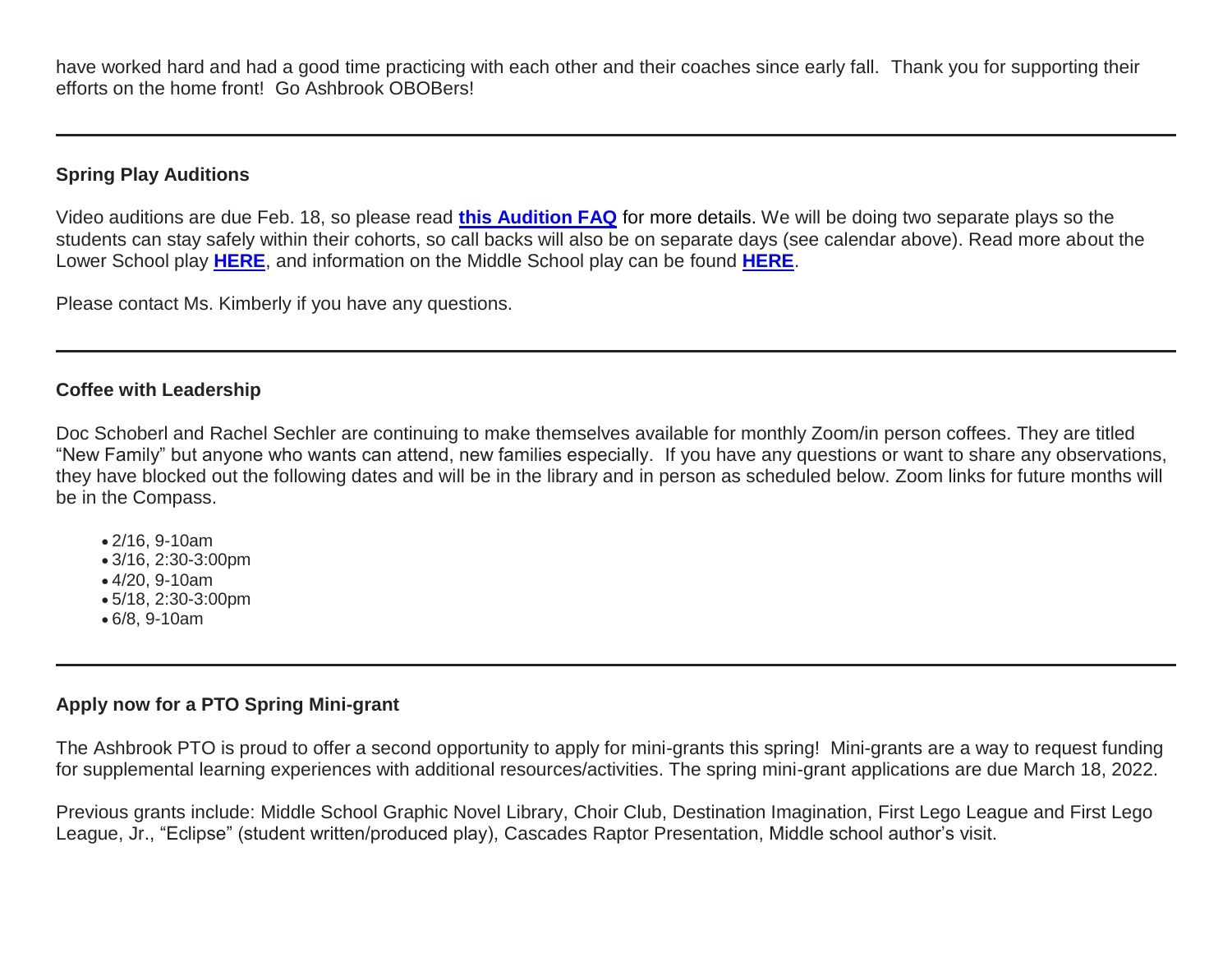Click **[HERE](http://link.mystudentsprogress.com/ls/click?upn=n7jYKe39nC4PrVAw2BzaOolgU5XUleaJ61qfvNJxTW3uoi8RFzNYUfSc1qXdqajA34djZWrxIBJBxzp2whbybvqIYp3dDOkCDgKesziBdClenDsTc-2FUGtZuJNxIh5RAijA4c-2FxLDZKxjmas3d9mUCg2OGUEiTYCsalquiRQy9vw-3DNryq_1PndbFfBoQGSZbxwXHHEexw3B2F0fG-2BUmuXm6a-2BX-2Bzvu4c5aehcUrTY8GRA9UbiQYaX3fevA6wOdHNDh9DPEf9ovsvGe6biDiP-2BSXV6QXp85h0OyThVpNkaK3K4e-2B-2FA0usuMpm-2Bumr5-2BAubcp6MX-2Fe3fVbKQH2OEKnqWJTrZJGIbFtWcnT0324Gckbd6MZ3QTzqnjP34wVaxGJ905j1g4Rtl238KbTVYYHP-2BZtDBizQYpHkgXx-2BVtvzcqvLEAeB-2F5q5-2FJ0Kg8m6lUil29JYSEYYX42-2FchaDU7HdBRRWGrURTzY0-2B3vnxPyhTEj1Yxpa9veFnk2CEajAbV3E5MHezIpBQFq3UMr6Q1-2Ft6rRo9-2FKqXfD2f2Yy4uu73PtMv9hlBVGqtG9Dt9WiUQ6GHCHlrnuju2vig357mW1gZjaorMjgNXcTtKSLmlYEJ9XmDaN20)** to download the application form with more information on activities/resources that are eligible with guidelines for funding. Send questions to Krista Lindberg or Jennifer Chang.

# **Parent Wishlist**

As we continue to build the budget for next year, we have queried staff and students regarding their hopes and dreams for Ashbrook's future; now it's time for our parents to weigh in. By 2/18, please use this spreadsheet (link removed) to indicate ANY "wishlist" items you would like to see at Ashbrook (we have purposely not used a Google Form because we want you to see what others are thinking, which may prompt other ideas). Just to manage expectations, as we have with students and staff, we can't make any promises about anything on these lists, but we can factor them into our vision for the future, next year maybe… or 10 years from now.

# **Parent Resource Partner Survey, Round 2**

Thanks to all of those who completed the Parent Resource Partner Survey I sent back in the fall. Many of our teachers have reached out to ask you to speak to students, host trips, or help create programs to enhance the student experience, so we are grateful for that. We are issuing the survey once again in hopes you can update your availability and interests. If you are available to make presentations to our students, lead clubs, share your interests and passions, or introduce our young Explorers to your profession, please let us know by 3/1 even if you filled it out before. This information will be shared with our teachers, who may reach out to arrange a connection.

# **Ashbrook School Tag Sale Fundraiser April 2, drop-off every Friday morning**

Our Tag Sale collection is growing--thank you!!! Michelle Ryan will be by the front doors every Friday during morning drop-off to collect your donations of gently used items for the tag sale. If you can't make it between 7:30 and 8:30 am or you need someone to do a pick up, we can arrange another time.

We will accept books, tools, sporting equipment, toys, record albums, electronic equipment, crafts, plants, antiques, bicycles, car parts, hobby items and more. Please no clothing or child safety items (car seats, cribs, etc).

Also, Michelle will need volunteers to help set-up in the 2 days leading up to the sale as well as to help on the day of the sale. Please email Ms. Tynon and she will put you in touch with Michelle.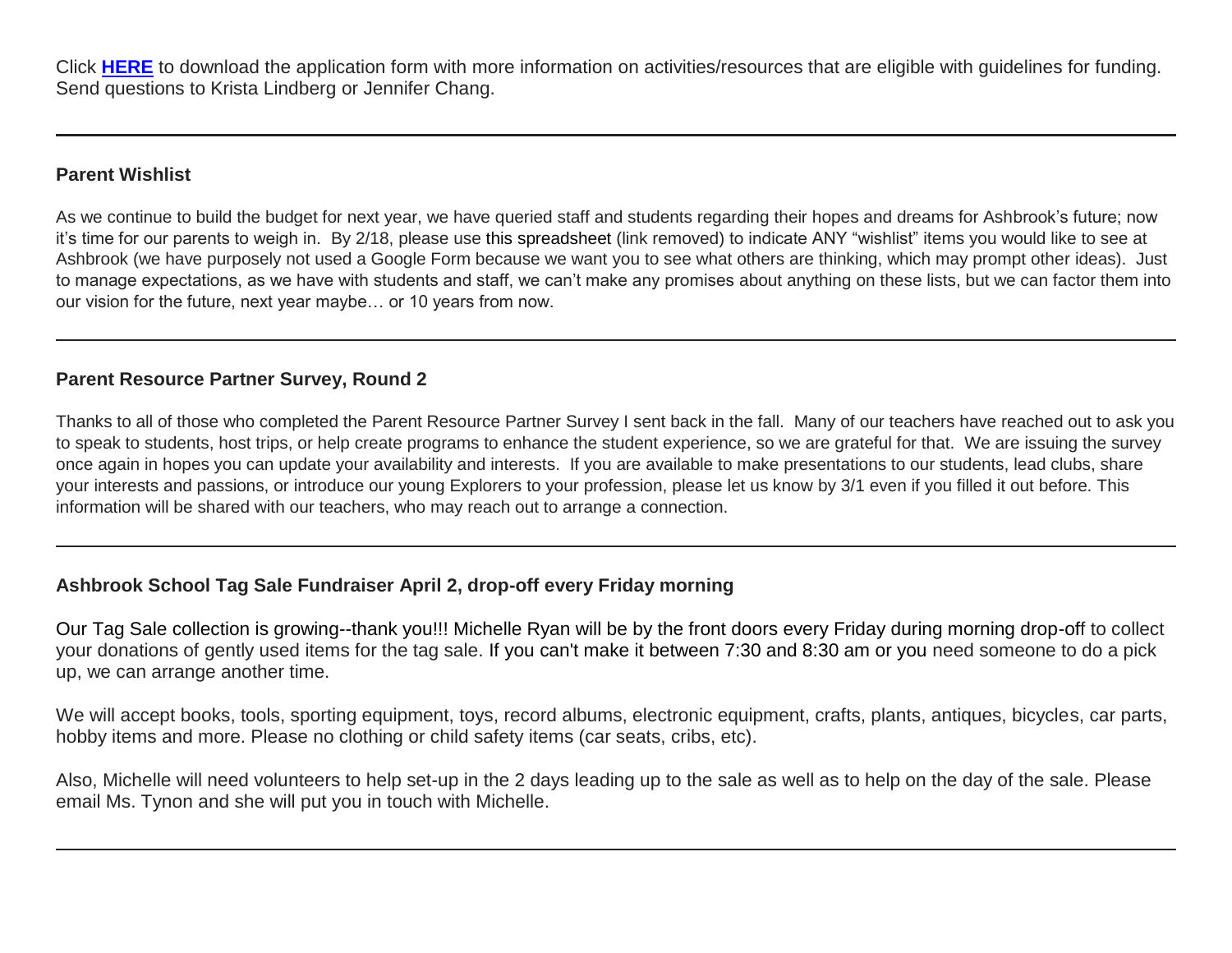#### *Still relevant*

**Family Referral Stipend** -- If we end up enrolling a new Explorer family you refer to our school, you will earn a \$100 referral stipend.

**Ashbrook Adult Ambassadors** -- We have 4 Ambassadors on our website **[HERE](http://link.mystudentsprogress.com/ls/click?upn=5XDbAd9r0ovG7GZusFBG8PaUF78UqItDelTGdwk7Y5avyNmvH-2F-2BAj2asxP-2B-2BAJiKXbDbngZWh42DNvOHgc5oAw-3D-3D1R2N_1PndbFfBoQGSZbxwXHHEexw3B2F0fG-2BUmuXm6a-2BX-2Bzvu4c5aehcUrTY8GRA9UbiQYaX3fevA6wOdHNDh9DPEf2mGUvCtyEEWclQwCm3iEP-2F0t2kjroO-2F1zk0mNem-2FowwyO6OiJhHHnag22zbrniCvgI9-2BcekVDu723rL6pTDDUHqA1HIF63t4haAxS3uWnBjZ09hypGNuOr9RzSgYTZjy-2BTp26Ht-2B485Xk3B7-2BGe7W3GMxr9x93Vl4-2FDuOSdCkpD6n6O5aLQRm-2BYAjCj-2F6NwyepAnh-2F9-2FIA9w0As18Es0H8u31yZc7xsRqahORGfoRK45m56gOco5lk5co03wATJACdMYlQQP832VP1yXKE6r0Ur50JfKkyeTrGbF0k7r59Z3-2BI1rdV0GEDpakGxlyRSp5y5r6fAfZNy4fGiwI0sHEelrc7byNAn4OmUO7rQnMb5)**. If you are interested in corresponding via email with prospective parents regarding Ashbrook, please be in touch with Kelly Tynon. Many thanks to Kathy, Sabrina, Brandy, and Brittney for accepting the mantle of AAAs!

**Parent Volunteers** - The Office needs your updated COVID card with your booster vaccine. Please email a picture of it to Miss Rachael.

#### *Beyond Ashbrook*

**The Minoru Yasui Student Contest** -- An essay contest open to high school and middle school students and offers them the timely opportunity to explore how people can stand up to racism and discrimination. For the full criteria, requirements, resources, and awards, please visit the Minoru Yasui Legacy Project's **[Student Contest website](http://link.mystudentsprogress.com/ls/click?upn=t3AI3kjK1Pyk9qPfHnOahelBVVSIlRAa3GeSLMbkINmgHr3guxrPuqfp-2Bh-2FJW4nCZ4g8Gi3XkGXC-2FKATZbsSvk76vij5gCHstoz-2FhRwWAXGWZxcWnUVjdZxPSMuVO6bvUvuTZ-2BYrxk3JE8TGo9jApLjwgqEQXg60xT679dS392ofbcnkgoXFCJlzd-2Fm-2Bxol3-2BT-2F-2By6Pht-2BH9aeUH2wo8GxNYWOyyqQzNX5Eq2oPgdykDYvJvYK9H0c8Ej0KA5TCRtnynT4Ntj3CtT66vBh7WZarJ-2F7naNHmUHt8ytGvFnvLULRXAoW2Ng8J15QHiM0fpGecBEyFqmxPd1XySMLQjMfZBkvusPg-2FY5n-2FiEdh63p0YOVGHBfObX-2BmZSD7GrUp-2B7sl8HCGwEfCz36UwJZ5sLFw8eQ2W9tb56xE7DqSgQhDZXDK21mZVy-2BKNvsGnYAjkdrME3myDTmwIiYvhynUxQP5S86bMPEVMVsoo7ZfZnLiUUjBalNdoTLVAdhKxLg46VXg7LxlGcTDuWZDADfB2-2Bs09ByGZ5YExFJAdrXkhpjo-3D45WO_1PndbFfBoQGSZbxwXHHEexw3B2F0fG-2BUmuXm6a-2BX-2Bzvu4c5aehcUrTY8GRA9UbiQYaX3fevA6wOdHNDh9DPEf3Kjzy3zr3IVkd6VmDKVHKx67s97uvVFUeafWmhVaJnx1cyLrFeO1egB94JpJpR0AZxO2LFEdBcoWDMJU7VXZ6bMKzdJj3ztB-2BdlbE6wDcN0gE0d9dPL0fxO32vuKu7eTOt6myPosOthtD6BcwnW9nc-2FQgbzLNgdY3QI03U0-2BgvDc47tG8JLLQWkNK4X6tZs8TI2lN8YGU13AcafSvCEXtmt3i2kyUxhEsHm9p89y6PDC7dwRbzcf79kv8xXUS9Rhjq2ueaiCrNlgonfTqa68wxTkMPsClJaL61I3is4roPnJT9Zn3QsornzBa0Q2a0ViNBPDgefJa8sRQy-2FlCfekw9mAEy90kRvNM29F81fJRQ4)**. Deadline is March 1.

**Virtual Middle School Women in STEM Workshop Feb. 26** -- Discovering the Scientist Within (DSW) is a free half-day workshop designed to encourage young women to pursue science, technology, engineering and mathematics (STEM) careers. It's offered through OSU's Precollege Programs Office, and registration is required. To find out more, visit **[http://beav.es/ZCq](http://link.mystudentsprogress.com/ls/click?upn=bjGxI0kUTWYnhVKIlPu2CrwfiGxf2BdMsi-2BkMhlKDws-3DOsV4_1PndbFfBoQGSZbxwXHHEexw3B2F0fG-2BUmuXm6a-2BX-2Bzvu4c5aehcUrTY8GRA9UbiQYaX3fevA6wOdHNDh9DPEf9Iill3lXrcXJOCjYf5zH58PK5C4GRrJRWMkC8QSu4j-2B6nD85LMz2Zhj3XrQw3TYjQ6j1IO8JyVDwWDRp-2FaSCmY9hNWqAwHChP50cc0bJTCNR6wKbgF7va3tdC-2FKUielvhev2pwcc4azWSf4c32futDTzwaljeVENULsi-2FkI6tq5Ex-2F0ltvQPrVHiZn8HdP2i4GaaVsyM7grY3crUWQFdxvtMH1iXbhKkazbw85ga8EYMy3WgyvdCj1ov74Yso-2BHcMu-2F6v2PU5c1OfnQ0ryTbv31zbQWmWyhRrXv5bnVtXbNvHYHWN8As0M8eub-2BhYggaJaiteMgt5RcJlyjuSJ49UkPcGb8266Ocr-2FZYr5KtEPS)**.

#### *COVID News*

Stay tuned for Ashbrook's plan in response to the recent news about Oregon's decision to drop the mask mandate on or by 3/31.

Because Presidents' Day, Monday, 2/21 is a no school holiday, please plan on picking up your PCR test on Tuesday 2/22 and dropping it off on Wednesday 2/23.

Following March Break, 3/21-3/25, Ashbrook will ask for all students to be quick tested on Sunday, 3/27 prior to the first class day back, Monday, 3/28. Here are your options:

- 1. Purchase a BinaxNOW quick test, the brand we have been relying upon because it is super accurate, and test your child(ren) at home. We would recommend ordering these now as we anticipate a rush on them prior to students returning to school after breaks. If your child is positive, please consult the When should I Keep my Student Home? document **[HERE](http://link.mystudentsprogress.com/ls/click?upn=n7jYKe39nC4PrVAw2BzaOolgU5XUleaJ61qfvNJxTW3uoi8RFzNYUfSc1qXdqajA34djZWrxIBJBxzp2whbybvqIYp3dDOkCDgKesziBdCkbSUqvHCtdRE3qWe2JMQLJ7wWGMZ0YNDIacEbO6vIao8j9O426wgFSZKGWI8uGmokkr4i6cvMMkm6QJqL1ENmRibluqIZxq9g4EKi1ud-2FH6eha18fm7S-2Bp2AmSJ0I8Grs-3DQ_Zr_1PndbFfBoQGSZbxwXHHEexw3B2F0fG-2BUmuXm6a-2BX-2Bzvu4c5aehcUrTY8GRA9UbiQYaX3fevA6wOdHNDh9DPEfzvtj8bY4MjmLen69jvM98L34Ngp4l0KdTLaVMiTtvxKXwYb0TX1uGfCDxWWxonQxL4BjpOjvYUIIXfpW-2F-2BVX3A4YzzV4XAwg0DSQaVwsjq32z1cs-2BdXVUY6Jmv5v-2BvMa0kQgBYTaIDhWDPncyn0qlgnwp9UQrejUwV9p8VBX0mD1-2BSF0RWZmYZeSbEsR0VQQtQsdXkmn4qYZI6NcV9PGUf3-2FpkVW2Cpg4i9ScivOjiFNrou-2F-2F7xxh-2FZDfmHfwWhj0hItYFk7ggHH8bOt-2B-2FsLi-2FqZvm00-2BSUPpekPEK1L7SGVjHwdj1sGoR6-2FL53XLWMp8sfeKlfDa-2FwldvHIZvPx5Cfzs8cCpfcdJ1rvlWNnhQ5)**.
- 2. Visit Doc on campus on Sunday, 3/27, and allow him to curb test your child(ren) using the BinaxNow quick test. You will drive away with your test and be in touch with Doc only if it is positive. In exchange, Doc asks that if you have a dog, you bring it so he can get some pets in! If this is of interest to you, please RSVP **[HERE](http://link.mystudentsprogress.com/ls/click?upn=VpBe6Z9t6RkEC4qAoQCeri-2FFFh7llDqKppeMq4GAyjRI-2BZwJpsN3tIKNl-2B5alfIZaLH9AxrZ75znSxWp1R8Pq7SFFLJz7uSmJcsQu8rJPinj3EsQ73e0Gg67ZhD759OO-M_l_1PndbFfBoQGSZbxwXHHEexw3B2F0fG-2BUmuXm6a-2BX-2Bzvu4c5aehcUrTY8GRA9UbiQYaX3fevA6wOdHNDh9DPEfwiJKUsEnqXSPqmMXwOQOQiSMEjE2Fkg7i-2FJvQ6Q8M47mPAp3gOO6mdrePWyQO4QTx-2FUXbaauWcpqg-2BtR4Onp-2FQwB6JtPWpTcyS3ktx4LQ5JNKIjRUYpv4oz8fSHbKnK8UnRKP5BlNZlT-2Fe7oLXomPG-2FxOCsG7FIOoCdllLkV3opLyU4g0Mf4diZ4YTktBrzzpmBKvH4e7p1lwXoNAO6wmWGOJYQZ7r7FJ5K69rTo9CBV-2FmKzYXwuHNX-2B39Rke7WEUsKfkcNvZukFdR3BrE4EH7M-2FoVDZ-2FGBpYJu4v8ZEaQPeEMTm-2B57uzN6nNe2glWBAGDK6DMXjrhN0Sm8lInsLkIe1u3xwzlnLAjm0Q4X9xPq)**.